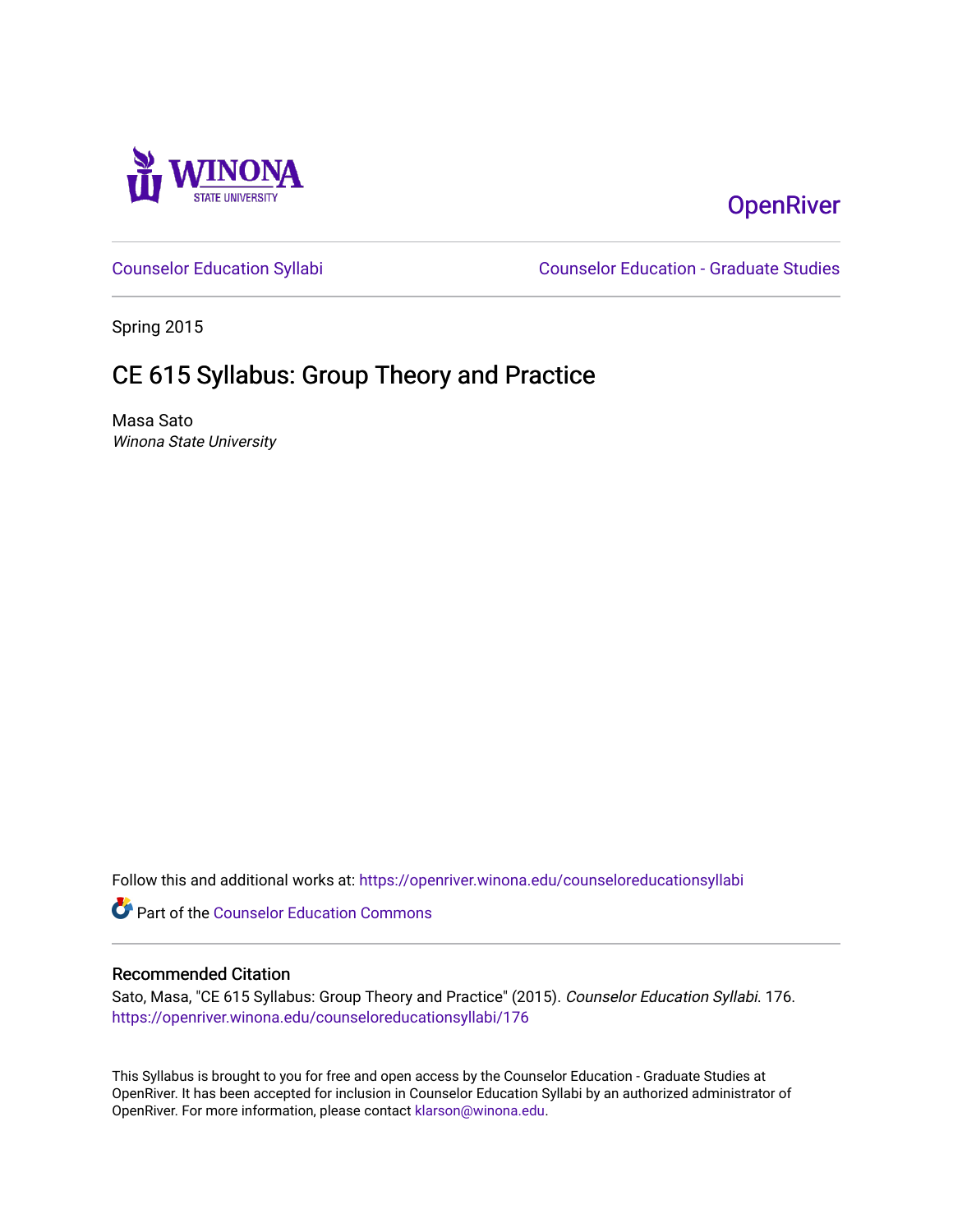

# **Winona State University Counselor Education Department CE 615: Group Theory and Practice Spring 2015**

**Instructor:** Masa Sato, Assistant professor, Ed.D., LMFT, LADC Office Location: WSU-Rochester EA 209, 859 30<sup>th</sup> Ave. SE, Rochester, MN 55904 **Phone:** (507) 285-7481, Fax: (507) 285-7170 **E-mail:** [msato@winona.edu](mailto:msato@winona.edu) **Office Hours:** Mondays, Tuesdays, & Wednesdays (Rochester), 2 to 5 PM, or by appointment

# **GENERAL COURSE INFORMATION**

**Course Information:** Tuesdays, 5:00 to 8:00 PM, WSU-Rochester, East Hall 262 **Course Description:** In this course students are introduced to the theory and practice of group counseling. The course will provide students with an academic/theoretical overview of groups and group work as well as the opportunity to develop group leadership skills through experiential learning activities. **Prerequisites:** CE 601; Admission to WSU Counselor Education program

#### **Required Texts:**

- Corey, M.S., Corey, G., & Corey, C. (2014). Groups: Process and Practice, Ninth edition. Belmont, CA: Brooks/Cole. ISBN-10: 1133945465, ISBN-13: 978-1133945468
- Video 1: Waack, J. D. (2009). Leading Groups with Adolescents. Alexandria, VA: Micortraining Associates. <http://search.alexanderstreet.com.wsuproxy.mnpals.net/vast/view/work/1779035>
- Video 2: Fall, K. (2012). Group: Process and Technique. Wimberley, TX: vcYES Productions. https://login.wsuproxy.mnpals.net/login?url=http://search.alexanderstreet.com/vast/view/work/1857856

Other required reading can be found under Content on D2L.

**Suggested Text:** Solotaroff, P. (1999). *Group: Six People in Search of a Life*. New York: Penguin Putnam. (Out of Print. You can find copies at online bookstore.)

# **Course Objectives:**

This course will provide the essential learning necessary for the student to:

- 1. name and explain the key therapeutic factors of group work.
- 2. identify the theoretical stages of the group process through reading, classroom discussions, and group activities.
- 3. recognize the types of groups, group structure, group dynamics, and use of theory of group counseling.
- 4. experience and reflect on being a member of a group counseling experience for 10 hours minimum. lead a psycho-educational group on a current topic in counseling.
- 5. plan and implement groups utilizing criteria for member selection, member assessment, goal setting, and termination of the group.
- 6. demonstrate leadership interventions that emphasize leader responsibility for the group process.
- 7. develop counseling skills to promote constructive behaviors and intervention skills to modify inhibiting factors operating in groups.
- 8. discuss ethical issues relevant to the practice of group counseling.
- 9. model respect when working with individuals from diverse backgrounds (culture, gender differences, sexual orientation, disability, age, socioeconomic background, etc.).
- 10. present a comprehensive group plan including member selection, advertisement, exercises, etc.
- 11. articulate interventions for addressing problem behaviors in groups.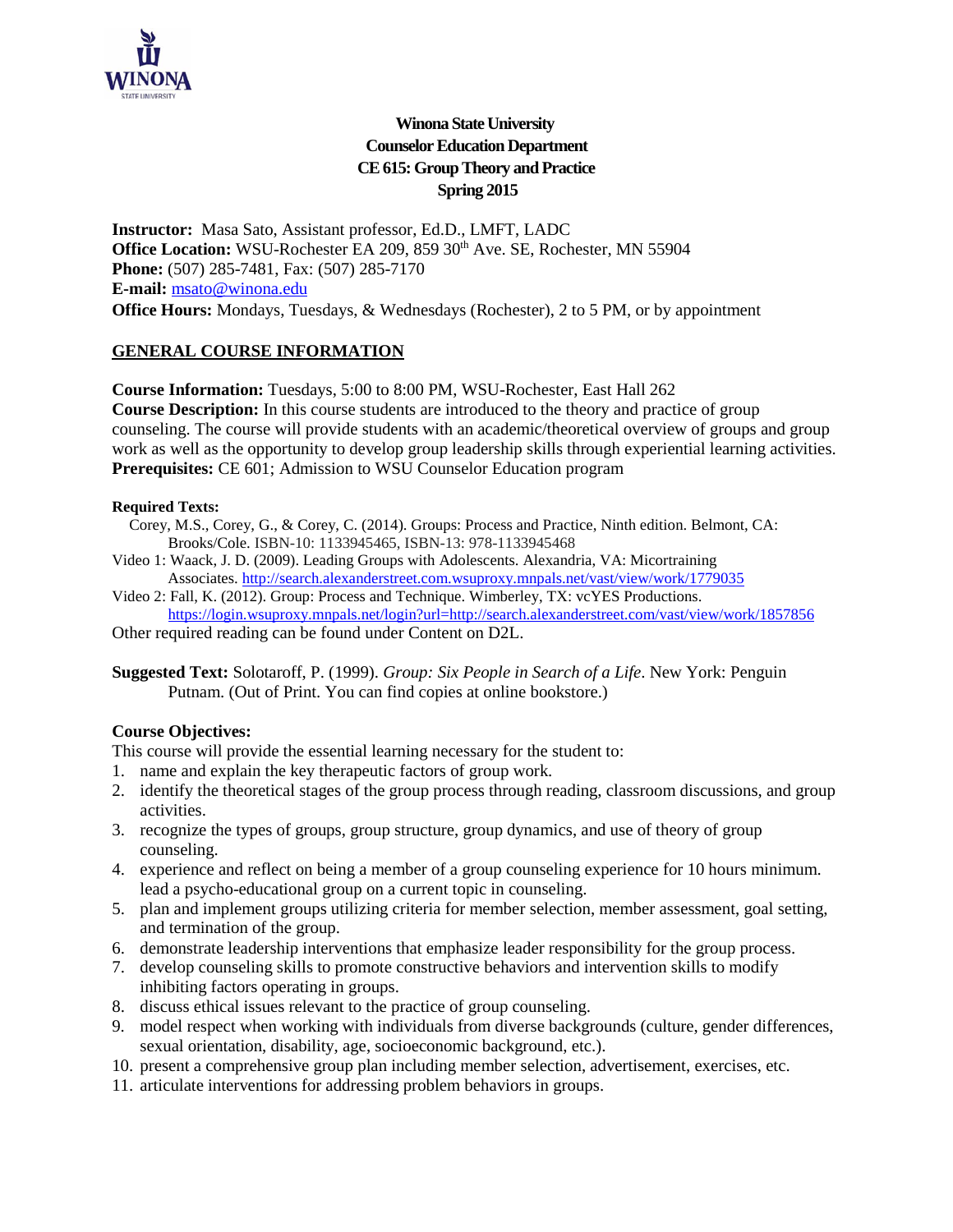# **CACREP Standards**

II.K.6.

- a. principles of group dynamics, including group process components, developmental stage theories, group members' roles and behaviors, and therapeutic factors of group work;
- b. theories of group counseling, including commonalties, distinguishing characteristics, and pertinent research and literature;
- c. theories of group counseling, including commonalties, distinguishing characteristics, and pertinent research and literature;
- d. group counseling methods, including group counselor orientations and behaviors, appropriate selection criteria and methods, and methods of evaluation of effectiveness;
- e. approaches used for other types of group work, including task groups, psychoeducational groups, and therapy groups;
- f. professional preparation standards for group leaders; and
- g. ethical and legal considerations.

## Community Counseling:

7.g. application of appropriate group modalities for initiating, maintaining, and terminating counseling, and brief, intermediate, and long-term approaches.

#### School counseling:

- C.5.understands group dynamics—including counseling, psycho-educational, task, and peer helping groups—and the facilitation of teams to enable students to overcome barriers and impediments to learning.
- D.3.Designs and implements prevention and intervention plans related to the effects of (a) atypical growth and development, (b) health and wellness, (c) language, (d) ability level, (e) multicultural issues, and (f) factors of resiliency on student learning and development

#### **Course Expectations and Requirements**

Being prepared for class by reading the assigned material is part of your professional preparation. This work prepares you by providing you with the knowledge you need to confidently face concerns typical in the counseling field, and strengthens your stamina for the workload required of effective counselors. *Assignments are expected on time. Ten percentage points will be deducted for late assignments for each day they are late past the due date.* If for some reason, a student has difficulty meeting the course expectations, students are responsible for notifying the instructor immediately to work out an alternate plan if agreed upon by the instructor and the student. This is for emergency situations only, and should be agreed upon before the assignment due date when possible. As you know, feedback is a significant part of your learning. The instructor will have higher expectations as the semester goes, with the assumption that students will continue to grow and develop. You are expected to receive and integrate feedback from others even when you are encouraged to discuss the feedback if you have questions.

#### Attendance and Class Participation

Attendance is expected. Effective class participation includes active and respectful involvement in class discussions, showing initiative and investment in classroom activities, coming to each class prepared to ask questions and share ideas, and engaging in reflective discussion of course readings and videos. Professional conduct is a requirement in the counseling field, and therefore, it is expected in this course. If you make a professional decision to miss class for any reason, please call or email the instructor as soon as possible. You are expected to make up materials by summarizing what you learn from the assigned chapter and class activities for the week. Please ask the instructor for further instructions. *Missing more than one class session in this course may necessitate the student to retake the course at another time.*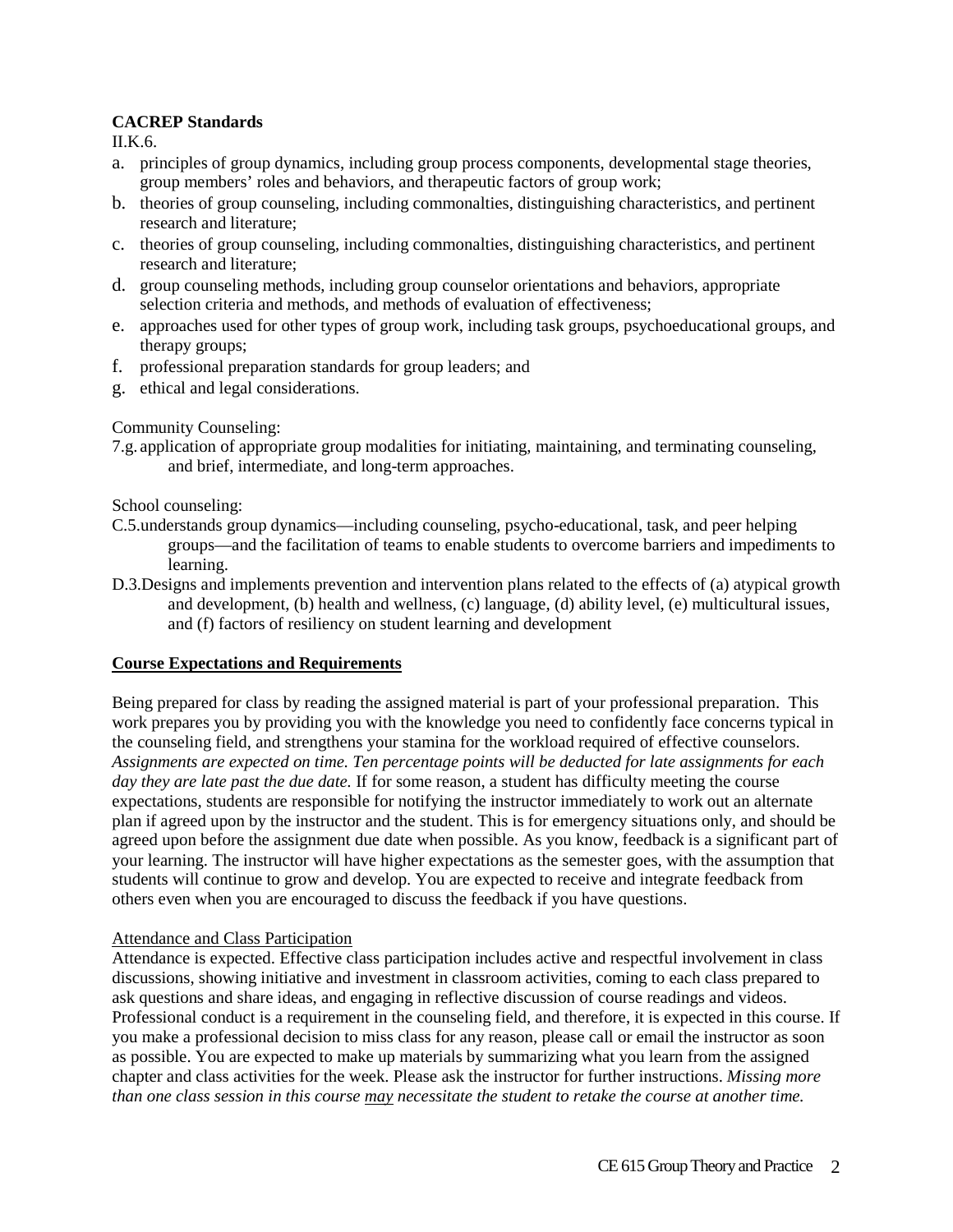#### Inclement Weather Policy

Inclement weather may interfere with class. Always use your best judgment when determining if it is safe to travel. The instructor will notify students of cancellation by 2pm the day of class. Notifications will be made via D2L announcements, the WSU homepage, and email.

# **1. In-class Group Experience**

Each student will lead and facilitate group three times in class. The first group will be icebreaking/team building activity. At the beginning of the semester, a student will individually research, prepare, and run a 25-minute activity (including introduction and processing the experience in group) to promote comfort, trust, and cohesion in your group in class. Later, you will also pair up, research, prepare, and facilitate a 50-minute counseling group with psychoeducation (5-10 minutes) based on the group topics selected by a class *twice*. After you as a group co-facilitator lead a group, you will write a reflection paper (double spaced, 2-3 pages) based on the experiences you had regarding what went well and what you need to improve. In these reflection papers, you connect your experiences to group counseling skills and concepts such as group stages, norms, cohesion, dynamics, and therapeutic factors you learn in this course in addition to microskills you have learned in the past. Reflection papers for group facilitation are to be submitted to the D2L within a week from the day when you facilitate a group in class.

As a participant, please journal your group experiences briefly (about 1 page) every week for the Final Group Process Reflection Paper in terms of your personal experiences as a group member with group leader's counseling skills and group concepts such as group stages, norms, cohesion, dynamics, and therapeutic factors. You are to post and update it on D2L weekly.

# **2. Multicultural Leadership Project**

To run groups effectively, counselors must strive to be multiculturally competent and impactful leaders. This assignment is designed to raise your awareness about your own multicultural development and improve skills necessary to be a strong group leader. For this assignment, you will read the article, "Unpacking the Invisible Knapsack" on D2L. We will discuss our own diversity and multicultural identities in a group in class. Outside this classroom, you are also to participate either as a leader, a member, or an observer in a group (counseling, activity, task, class, training, etc.) that requires interactions with people who have different multicultural characteristics from yours. Finally, you will synthesize the main ideas you learned from the reading into a paper that reflects on this learning experience in and out of this class. *Through completing these assignments,* you are to describe the multicultural group you participated in and what you learned about yourself as a group leader/member, such as the ways you have been oppressed and you as an oppressor have enjoyed your privileges at the expense of marginalizing others. These should include areas of strength and areas for development toward becoming a multiculturally competent leader. The paper should be 3-4 double-spaced pages of body in addition to a title page and a reference page.

# **3. Professional Learning Communities Comprehensive Group Assignment**

You will take part in one professional learning community (PLC) that will focus on intensive learning of a particular population with a specific issue in group work. The group you will work with needs to be approved by the instructor before you proceed with this assignment. Each student will identify one or more articles from peer-reviewed journals and other resources about a specific topic a group selects in class. Each group of students will work together to create a **Psycho-educational or Counseling Group Proposal.** This is an APA style comprehensive paper (more than 12 pages; note *no abstract required*) and should include the following in a well-organized and well-written manner:

a. Table of Contents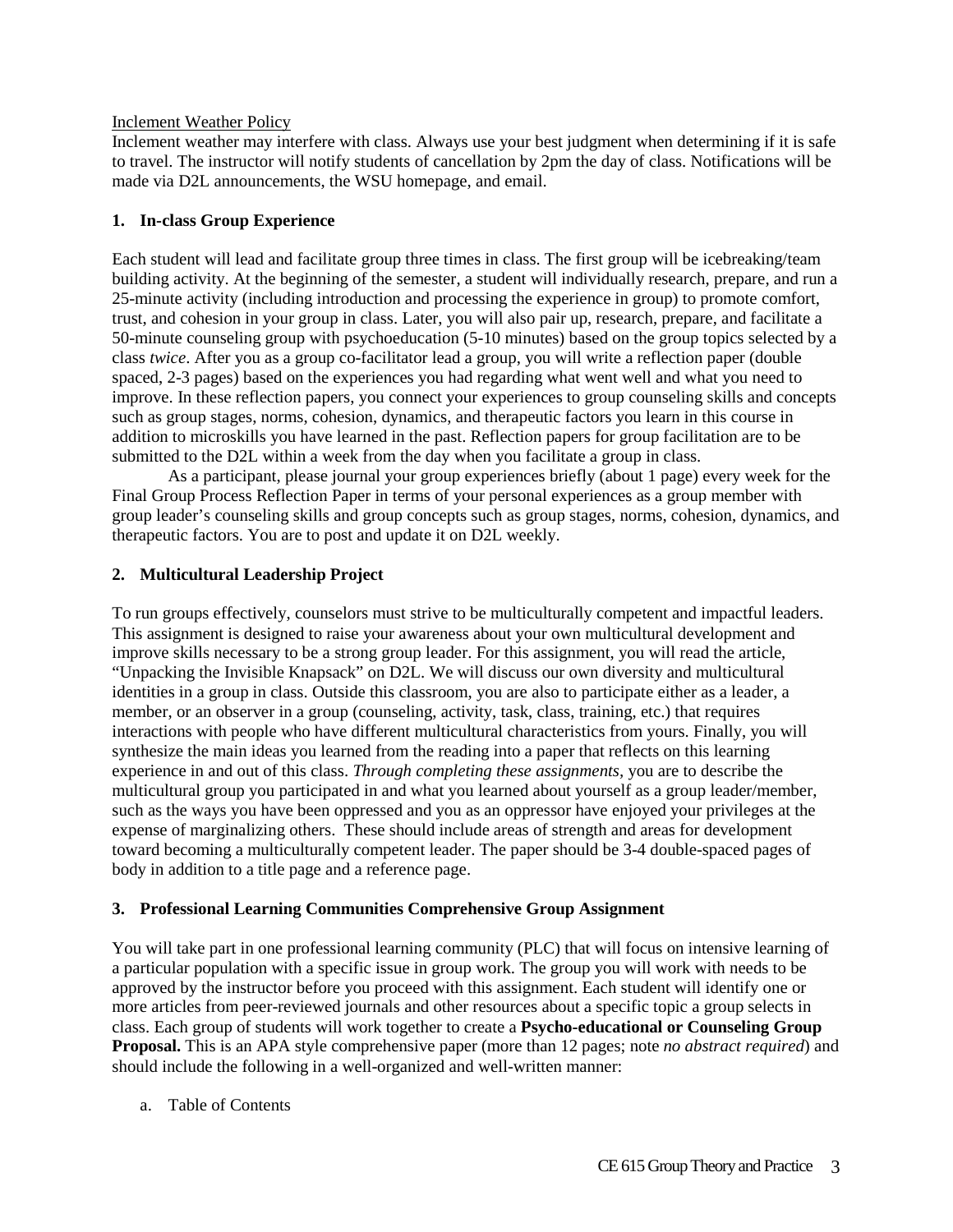- b. Introduction/purpose of the group
- c. Literature Review (this should include a brief review of the literature related to the population and problem you have chosen) *Suggested: 2-3 pages*.
- d. Description of considerations for the particular group including population, setting, member selection (inclusion/exclusion criteria), age group, gender/multicultural considerations, risks (and how to minimize them) and benefits, screening process, etc.
	- i. NOTE: consider what this group needs that is different than psycho-educational group
- e. Discussion grounding your group to one or more theories (use text and journal resources as necessary).
- f. Roles and expectations of each co-leader and defined process of who is responsible for all tasks.
- g. Resource Guide: In this section, include at least three, but no more than seven, activities you will use with your group. You can develop these activities yourself, or glean them from other sources, including texts for this class. [Make sure to cite sources of anything you glean and/or adapt!]
- h. Termination procedures, evaluation process and follow-up plans
- i. Summary
- j. Reference Page: A minimum of two resources per person in addition to the text and any additional course readings must be used. These resources must be from a peer-reviewed researchbased journal. *Wikipedia or websites, textbooks, or other similar sources can be used as resources in the Reference page, but cannot be counted as one of the two resources per person.*
- k. Group Lesson Delivery/Reflection: Students will need to make arrangements to deliver and video tape one of their *psycho-educational* activities to a group. (For groups of 4 or more, you may need to deliver two of the lessons so that all group members can be group leaders.) \*\*Each PLC will describe what they did in their psycho-educational group, how well they believe the session went, and what they would do differently if they delivered the activity in a session again. NOTE: Informed consent (located under D2L>Content) of participants for videotaping will need to be signed and turned in with the video and proposal.
- l. Class discussion/presentation: This part of the assignment should last *no more* than 30 minutes total. This presentation should involve *teaching* the rest of the class about leading groups with the population you researched.

PLEASE NOTE: All groups are required to submit all materials for this assignment to the instructor within a week from the day of their class presentations.

#### **4. Group Experience Requirement**

Students are required to attend a Group Counseling or Psychotherapy experience for 10 hours over the course of the semester. This can be done by taking an additional 1 SH workshop with Sarah Johnson, or by attending another group in the community. Documentation of attendance of the group experience is required to complete this course. **This requirement is non-negotiable, so if you signed up for the one semester hour workshop, you need to attend all of it. If you miss any of the Saturday group**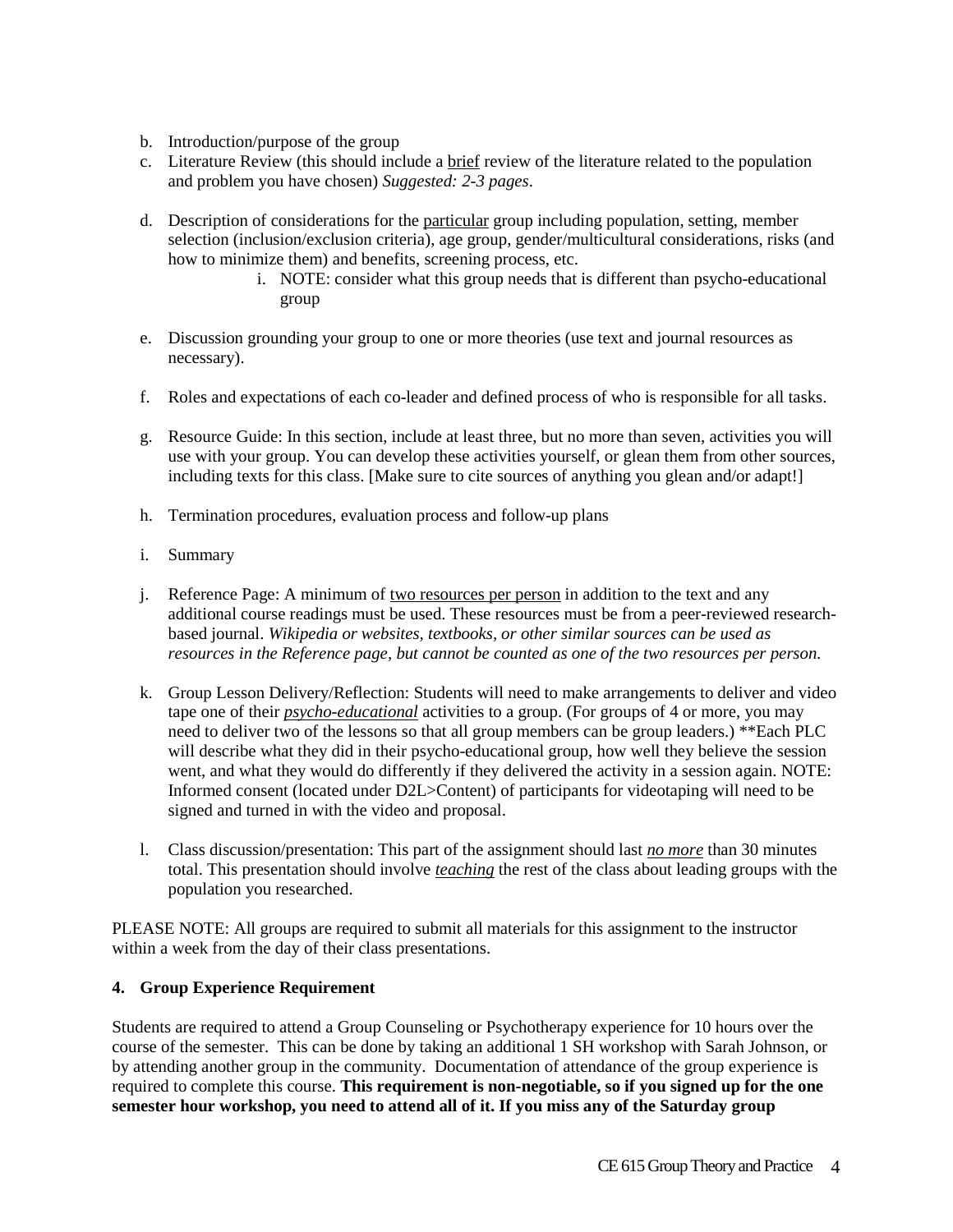**counseling sessions, please see the instructor immediately as you may need to take the course at a different time or come up with a alternate plan for the 10 hour experience.** 

#### 5. **Final Group Process Reflection Paper**

You will reflect upon your experiences as a group member. These experiences should be drawn from the PLC's and your experiential group requirement. Each paper should be an application of your didactic learning (i.e., readings, lectures, activities) from class about group dynamics, stages, issues of groups and the key therapeutic factors to your experience as member of the group. The paper should be **doublespaced 4-6 pages**. This paper is meant to be a personal narrative, not an academic research paper; however, APA citations should be included when the text or other readings are referenced. Graduate-level writing, spelling and grammar are also expected. Papers must be submitted via the Dropbox on D2L.

# **Grades**

| uraucs                                                          |                      |
|-----------------------------------------------------------------|----------------------|
| Group Facilitation and Reflection Papers                        | 25% of grade         |
| Icebreaking/Team Building (5%)                                  |                      |
| 2 Group Facilitations (10%)<br>$\bullet$                        |                      |
| 2 Reflection Papers (10%)<br>٠                                  |                      |
| Multicultural Leadership Project Reflection Paper               | 25% of grade         |
| Group participation in class                                    |                      |
| Multicultural group<br>$\bullet$                                |                      |
| <b>Reflection Paper</b><br>٠                                    |                      |
| Comprehensive Group Proposal and Presentation                   | 35% of grade         |
| Group Proposal (10%)                                            |                      |
| Lesson Delivery/Group Facilitation/Recording (10%)<br>$\bullet$ |                      |
| Presentation (10%)<br>٠                                         |                      |
| Reflection (5%)<br>٠                                            |                      |
| Final Group Process Reflection Paper                            | 15% of grade         |
| All the group experiences                                       |                      |
|                                                                 | $A = 90\%$ to 100%   |
|                                                                 | $B = 80\%$ to 89%    |
|                                                                 | $C = 70\%$ to 79%    |
|                                                                 | $D = 69\%$ and below |

#### **University Expectations and Resources:**

Academic Integrity:The collegiate policy on plagiarism and cheating is outlined in the Student Handbook. It is your responsibility to be aware of this policy. You can also find it online at[: http://www.winona.edu/sld/academicintegrity.asp.](http://www.winona.edu/sld/academicintegrity.asp)

Accommodations: According to Section 504 of the Rehabilitation Act of 1973, students with disabilities have the right to receive necessary reasonable accommodations and support services to allow equal access at Winona State University. If you have a disability that requires accommodations, you are eligible for support through access services, found at [http://www.winona.edu/accessservices/gettingstarted.asp.](http://www.winona.edu/accessservices/gettingstarted.asp)

Commitment To Inclusive Excellence: WSU recognizes that our individual differences can deepen our understanding of one another and the world around us, rather than divide us. In this class, people of all ethnicities, genders and gender identities, religions, ages, sexual orientations, disabilities, socioeconomic backgrounds, regions, and nationalities are strongly encouraged to share their rich array of perspectives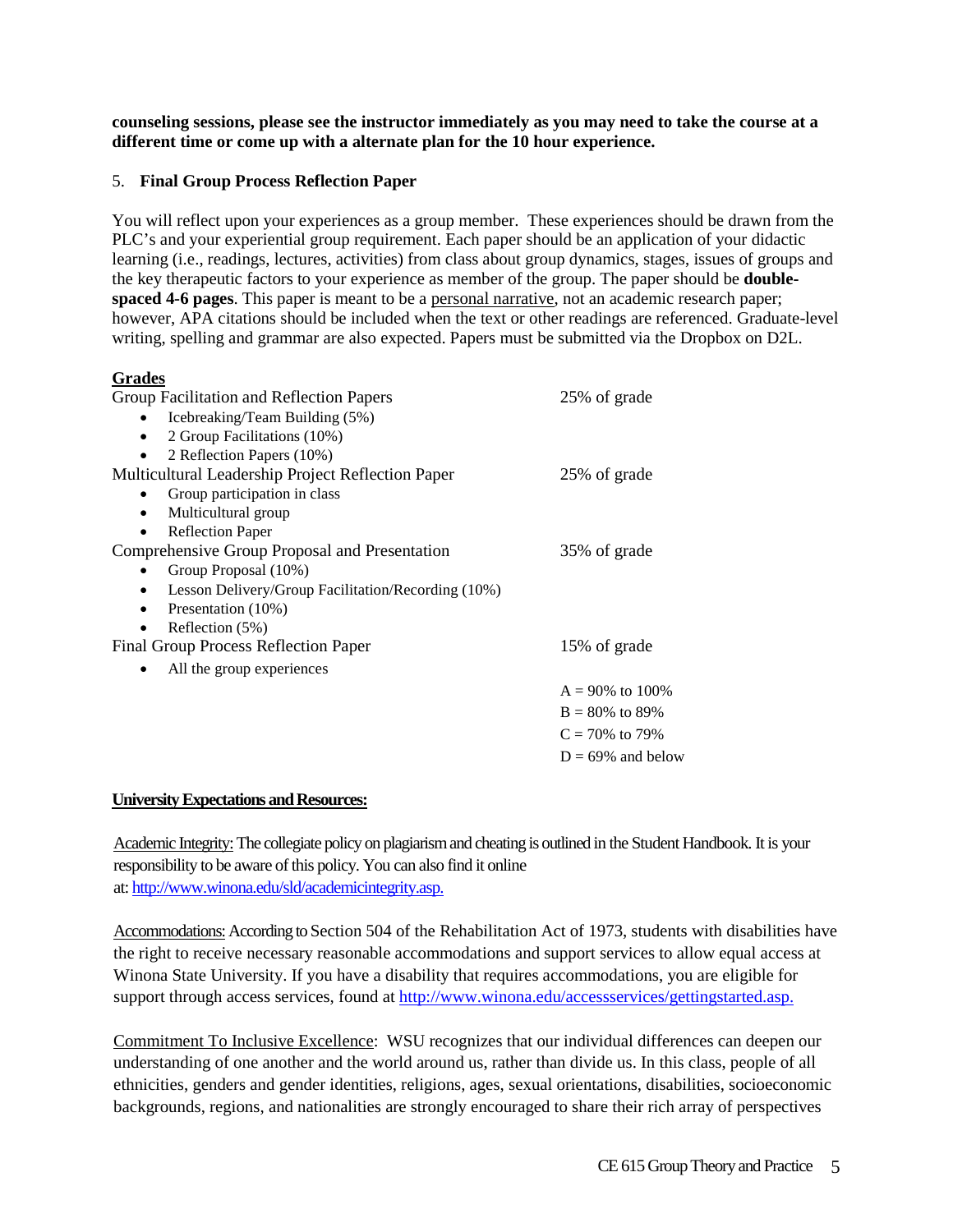and experiences. If you feel your differences may in some way isolate you from WSU's community or if you have a need of any specific accommodations, please speak with the instructor early in the semester about your concerns and what we can do together to help you become an active and engaged member of our class and community. Campus resources for students: [http://www.winona.edu/diversity/estatement.asp.](http://www.winona.edu/diversity/estatement.asp)

## **Graduate Student Resources:**

General Information: Academic calendar, forms and other procedures for graduate students can be found at<http://www.winona.edu/gradstudies/currentstudents.asp>

WSU-Rochester Student & Campus Services, UCR Room SS128, 285-7100, [\(www.winona.edu/rochester/\)](http://www.winona.edu/rochester/) :

- RCTC Counseling Center, UCR Room SS133; 285-7260 [\(www.rctc.edu/counseling\\_career\\_center/](http://www.rctc.edu/counseling_career_center/))
- UCR Learning Center, UCR Room AT306; 285-7182

Counseling Services : Graduate school can be very stressful. Counselors are available in Winona and through partnership with RCTC on the UCR campus to help you with a wide range of difficulties. WSU counselors in Winona are located in the Integrated Wellness Complex 222 and they can be reached at 457-5330. The RCTC Counseling Center is located in SS 133 and can be reached at 285-7260.

Other Support Services: WSU-Rochester Student & Campus Services Office and the WSU Inclusion and Diversity Office are dedicated to helping students of all races, ethnicities, economic backgrounds, nationalities, and sexual orientations. They offer tutoring and a wide range of other resources. The WSU-R Student & Campus Services Office is located in Room SS128 on the UCR campus and can be reached at 285-7100. The WSU Inclusion and Diversity Office is in Kryzsko Commons Room 122, and they can be reached at 457-5595. Information about the *KEAP Center*, dedicated to supporting diversity on campus, can be found here: http://www.winona.edu/diversity/22.asp.

- *UCR Learning Center - Rochester*-For help with writing and the development of papers on the WSU-Rochester campus, contact personnel in AT306 or call 285-7182.
- *Writing Center - Winona:*The Writing Center offers free, individualized instruction in all forms and disciplines during any stage of writing, reading, or research. Call 507.457.5505 for an appointment. Walk-ins also welcome.

Student Grievances: Students are encouraged to speak directly with instructors when concerns arise. When issues cannot be resolved between the student and the instructor, students have the right to due process. Such complaint procedures are available online at[: http://www.winona.edu/sld/studentgrievance.asp](http://www.winona.edu/sld/studentgrievance.asp)